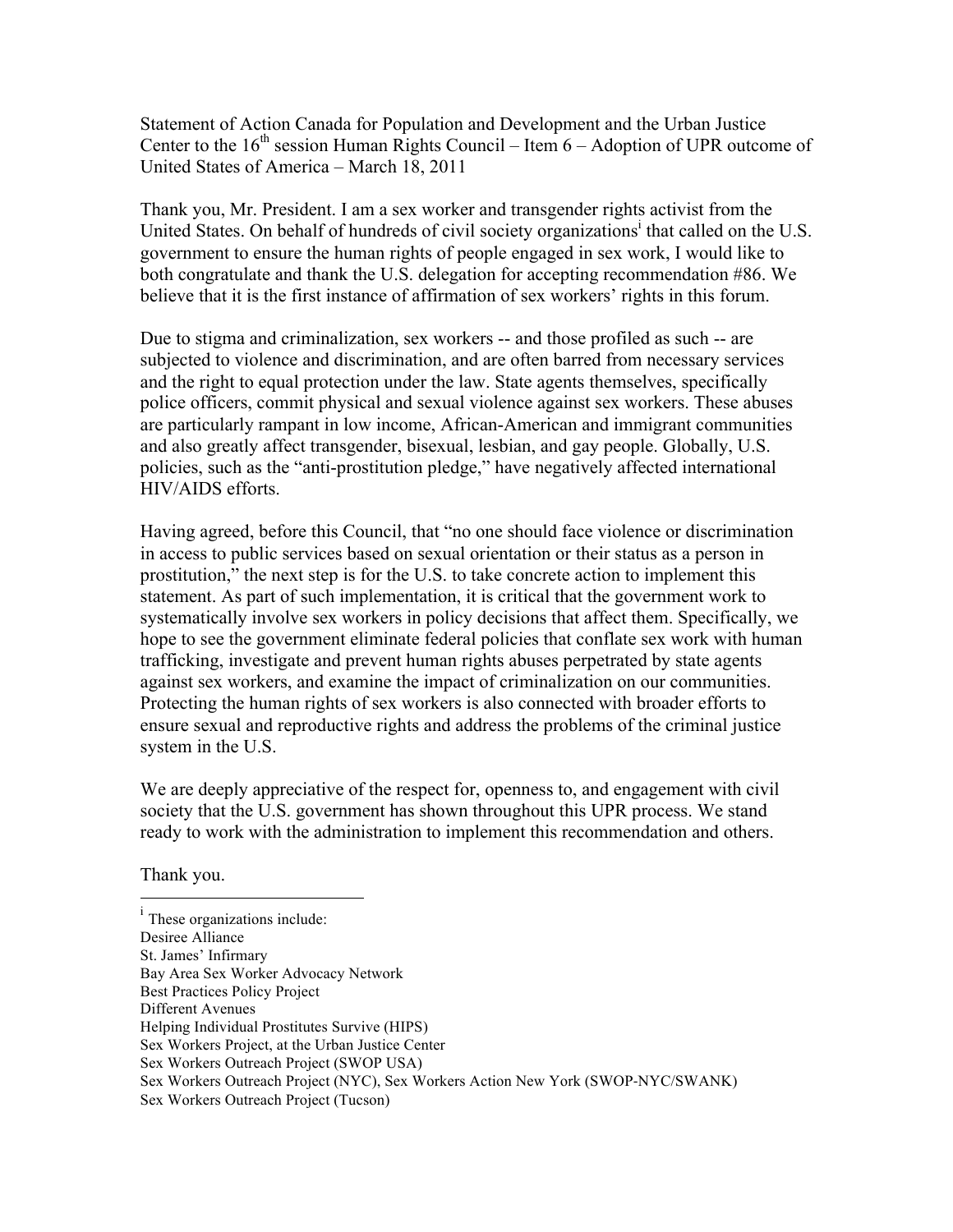Sex Workers Outreach Project (Chicago Chapter) Sex Workers Outreach Project (Las Vegas Chapter) Sex Workers Outreach Project (Seattle Chapter) Sexual Rights Initiative Woodhull Freedom Foundation HIVictorious, Inc. Nashville CARES International Community of Women Living with HIV and AIDS Global (ICW Global) TAMPEP (European Network for HIV/STI Prevention & Health Promotion among Migrant Sex Workers) Nigerian Diversity Network Action pour la lutte Contre L'ignorance du SIDA (Democratic Republic of Congo) Asocijacija za Borbu Protiv Side (Association against AIDS, JAZAS, Yugoslavia) Tais Plus (Kirgizstan) Scarlet Alliance (Austraila) Sex Worker Forum (Botswana) x:talk (London) The International Committee for the Rights of Sex Workers in Europe Erotic Service Providers' Legal, Education and Research Project Human Rights Watch Center for Health and Gender Equity (CHANGE) Sexuality Information and Education Council of the U.S. (SIECUS) International Women's Health Coalition Women's Network for Unity MADRE Ipas Amnesty for Women Women's Organization Network for Human Rights Advocacy Women's Re-Entry Network Women of Color United American Jewish World Service Religious Institute Center for Anti-Violence Education Americans for Informed Democracy National Minority AIDS Council Harm Reduction Coalition American Medical Students Association Association of Nurses in AIDS Care AIDS Project Los Angeles AIDS Action Baltimore AIDS Foundation of Chicago Housing Works International Rectal Microbicide Advocates U.S. Positive Women's Network (PWN) a project of WORLD (Women Organized to Respond to Life-threatening Disease) Women's Network for Unity (Cambodia) Madonna e.V. (Germany) Syndicat du Travail Sexuel (STRASS) (France) Collectif pour le Developpement Economique, Social et Culturel Integre (Democratic Republic of Congo) JJJ Association (Hong Kong) Paso del Norte Civil Rights Project Public Interest Project, US Human Rights Fund Center for Constitutional Rights (CCR) Civil Liberties and Public Policy Program (CLPP), Hampshire College Population & Development Program, Hampshire College Sexuality and Gender Working Group, Human Rights Network